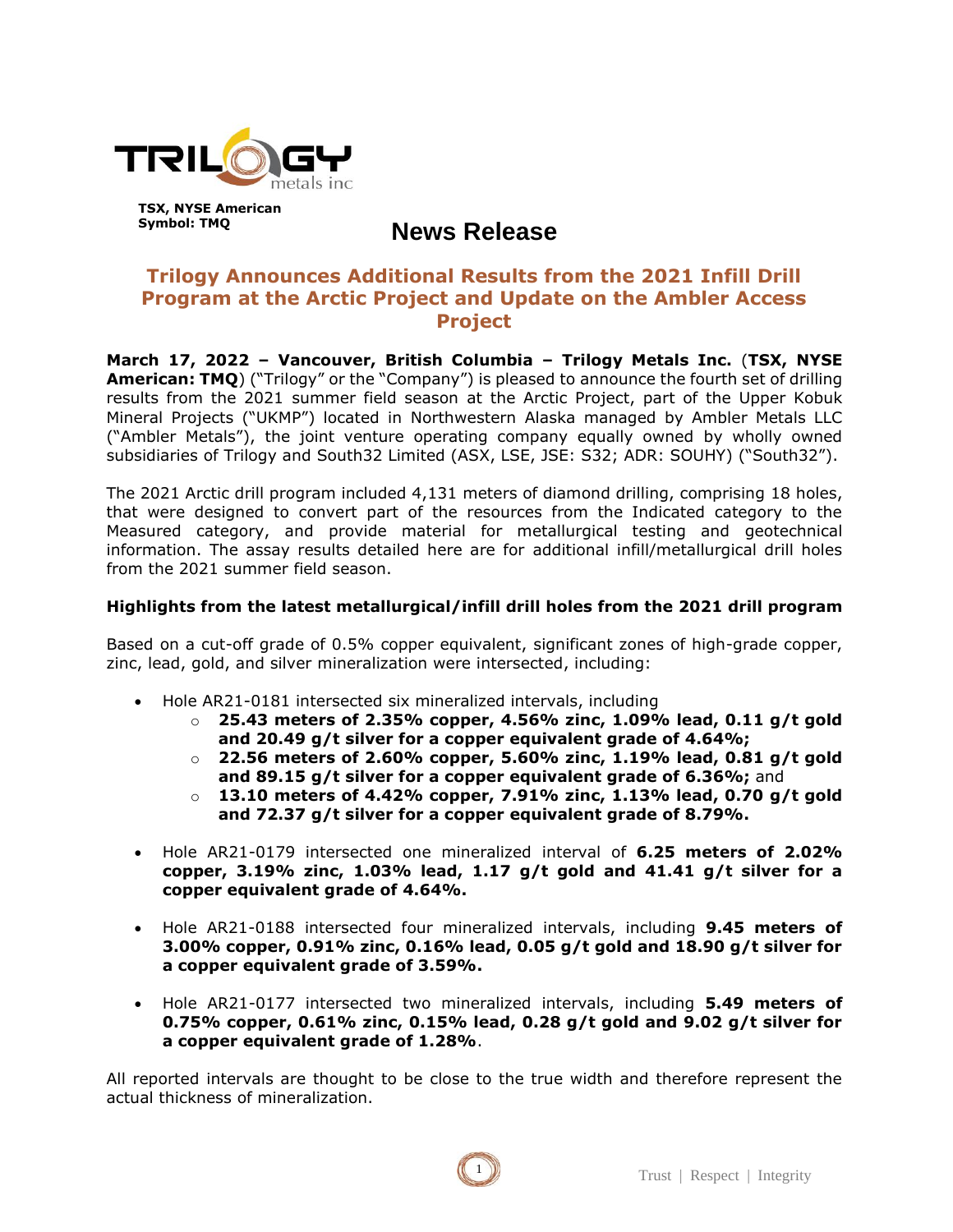The Company is also providing an update in the progress of the Ambler Access Project ("AAP"). On February 22, 2022, the United States Department of the Interior ("DOI") filed a motion to remand the Final Environmental Impact Statement ("FEIS") and suspend the right-of-way permits issued to the Alaska Industrial Development and Export Authority ("AIDEA") for the AAP. The DOI has stated that the suspension of the road permits will allow it to carry out additional supplemental work on the FEIS. Please see Trilogy's press release dated [February](https://trilogymetals.com/site/assets/files/5890/2022-02-23_tmqpr_2022_ambler_road_update_final.pdf)  [23, 2022](https://trilogymetals.com/site/assets/files/5890/2022-02-23_tmqpr_2022_ambler_road_update_final.pdf) for more information.

Last week, Ambler Metals, jointly with NANA Regional Corporation ("NANA"), filed a motion with the court requesting a two-week extension of time to file its responses to the DOI's motion for voluntary remand. This filing will allow Ambler Metals, NANA, the State of Alaska and AIDEA, as intervening defendants, time to confer with the DOI and work toward finding a workable arrangement to manage the remand process. The Company intends to provide an update on the AAP permitting situation when it has more clarity on the scope and timing of the proposed supplemental work.

Tony Giardini, President and CEO of Trilogy, commented, "These drilling results continue to confirm that the Arctic Project has some of the most compelling copper grades in the mining industry. The planned 2022 summer field season at the UKMP currently includes a 10,000 meter drilling campaign focused on further infill drilling at Arctic and on exploring priority prospects and other targets within our expansive land package. I also want to reaffirm our commitment with South32 to advance the UKMP while balancing the timeline for the State of Alaska to provide infrastructure access to the Ambler Mining District."

Richard Gosse, Trilogy's Vice President, Exploration stated, "Again, as with some of the previously announced infill holes, the drill core gives us a glimpse of the scale of this remarkable world-class volcanogenic massive sulphide ("VMS") deposit. Hole AR21-0181, with polymetallic massive sulphides grading 3% to 8% copper equivalent in six intervals with an accumulated true thickness of about 78 metres (255 feet) over a core length of 110 metres (360 feet), is outstanding but not unexpected. Along strike from Arctic, VMS-like prospects, airborne EM targets and geochemical anomalies occur for over the 97-kilometre (60-mile) Ambler Belt, most of which is held by Ambler Metals. We look forward to announcing the results of last year's exploration activities in the belt as well as the remaining drill results from Arctic in the coming weeks."

On November 22, 2021, the Company released the assay results for two geotechnical drill holes AR21-0173 and AR21-0175 that intersected high-grade mineralization beyond the currently designed pit at Arctic. Subsequently on November 29, 2021, the Company released additional drilling results from two infill/metallurgical holes drilled early in the 2021 field season. Of note is drill hole AR21-0176 which intersected 19.91 meters of almost 12% copper equivalent. On January 25, 2022, the Company released the results for two additional metallurgical/infill drill holes from Arctic. For more information on these drilling results, please visit the Company's website at [https://trilogymetals.com/news-and-media/news/.](https://trilogymetals.com/news-and-media/news/)

The results of the remaining eight holes are expected to be announced over the next few weeks.

These latest drilling results from the 2021 program contain mineralized intervals consistent with previous drilling conducted within the resource area on the property. Significant mineralized intervals of high-grade mineralization at a cut-off of 0.5% copper equivalent are reported in **Table 1**. The locations of the holes are shown in **Figure 1** and **Table 2**.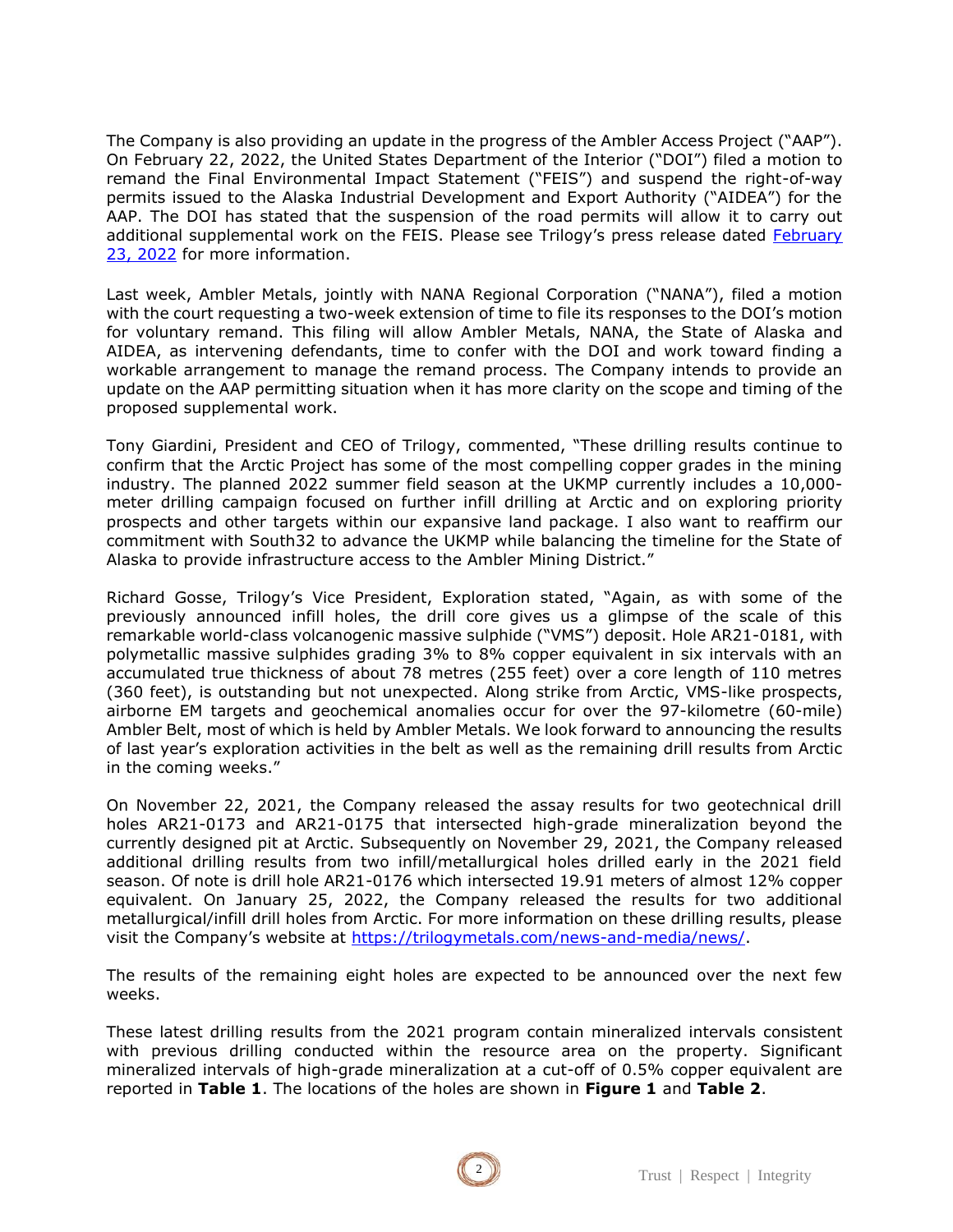Of the 18 holes drilled at Arctic last summer, eight holes were for the geotechnical program. The 10 remaining drill holes were part of the infill/metallurgical program, with three of the 10 drill holes also being used for the hydrology program.

| Hole      | From $(m)$ | To $(m)$ | Length (m) | CuEq (%) | Cu (%) | $Zn$ (%) | Pb (%) | Ag $(g/t)$ | Au $(g/t)$ | Zone |
|-----------|------------|----------|------------|----------|--------|----------|--------|------------|------------|------|
| AR21-0177 | 89.80      | 92.25    | 2.45       | 0.63     | 0.08   | 0.85     | 0.30   | 10.35      | 0.07       | 7a   |
|           | 94.60      | 100.09   | 5.49       | 1.28     | 0.75   | 0.61     | 0.15   | 9.02       | 0.28       | 5    |
| AR21-0179 | 56.48      | 62.73    | 6.25       | 4.64     | 2.02   | 3.19     | 1.03   | 41.41      | 1.17       | 5    |
| AR21-0181 | 113.74     | 121.85   | 8.11       | 3.16     | 1.95   | 1.82     | 0.36   | 32.28      | 0.21       | 5    |
|           | 131.67     | 144.77   | 13.10      | 8.79     | 4.42   | 7.91     | 1.13   | 72.37      | 0.70       | 4    |
|           | 147.83     | 150.95   | 3.12       | 6.96     | 3.35   | 5.07     | 1.27   | 78.78      | 0.98       | 4    |
|           | 154.95     | 180.38   | 25.43      | 4.64     | 2.35   | 4.56     | 1.09   | 20.49      | 0.11       | 3    |
|           | 187.14     | 193.52   | 6.38       | 6.20     | 2.77   | 7.14     | 0.94   | 43.29      | 0.18       | 2    |
|           | 201.30     | 223.86   | 22.56      | 6.36     | 2.60   | 5.60     | 1.19   | 89.15      | 0.81       |      |
| AR21-0188 | 89.87      | 102.17   | 12.30      | 1.68     | 0.91   | 0.91     | 0.15   | 16.30      | 0.37       | 5    |
|           | 133.20     | 142.65   | 9.45       | 3.59     | 3.00   | 0.91     | 0.16   | 18.90      | 0.05       | 3    |
|           | 219.28     | 226.45   | 7.17       | 2.76     | 1.61   | 2.26     | 0.17   | 16.44      | 0.17       | 2    |
|           | 230.29     | 239.16   | 8.87       | 1.39     | 1.02   | 0.46     | 0.07   | 13.32      | 0.10       | 1    |

**Table 1. Drill Intercepts from the 2021 Arctic Infill Drilling Program** 

Notes:

- Copper equivalent (CuEq) calculations use metal prices assumptions of US\$3.00/lb for copper, US\$1.10/lb for zinc, US\$1.00/lb for lead, US\$1,300/oz for gold, and US\$18.00/oz for silver.
- Results are core intervals and not true thickness; true widths have not been determined for the above intercepts but are believed to be representative of actual drill thicknesses.
- Significant interval defined as a minimum of 1.0-meter copper interval with average grade >0.5% CuEq.
- Cut-off grade of 0.5% CuEq.
- Internal dilution up to three meters of  $< 0.5\%$  CuEq.
- Intervals of  $<$ 1.0 meter not reported.
- Core recovery averaged 96%.
- Minimum sample length was 0.17m, average sample length was 2.4m overall and 1.7m within mineralized zones.
- Some rounding errors may occur.

The reported intervals are based on a copper-equivalent grade of 0.5% using metal prices from Trilogy's 2020 Arctic feasibility study (US\$3.00/lb copper, US\$1.10/lb zinc, US\$1.00/lb lead, US\$1,300/oz gold, and US\$18.00/oz silver) and a maximum of 3-meters internal dilution. All drill hole intercepts are close to true width.

| Hole      | East (m) | North (m) | Elevation (m) | <b>Azimuth</b> | Dip   | Length (m) |
|-----------|----------|-----------|---------------|----------------|-------|------------|
| AR21-0177 | 613081   | 7453287   | 868           | 35             | $-70$ | 144.2      |
| AR21-0179 | 613092   | 7453435   | 872           | 35             | $-70$ | 96.6       |
| AR21-0181 | 613266   | 7453078   | 893           | 32             | $-71$ | 229.2      |
| AR21-0188 | 613427   | 7453158   | 965           | 35             | $-70$ | 258.5      |

**Table 2. Drill Hole Locations at the Arctic Project**

Coordinates are in UTM Zone 4N (meters) coordinate system, NAD83 Datum.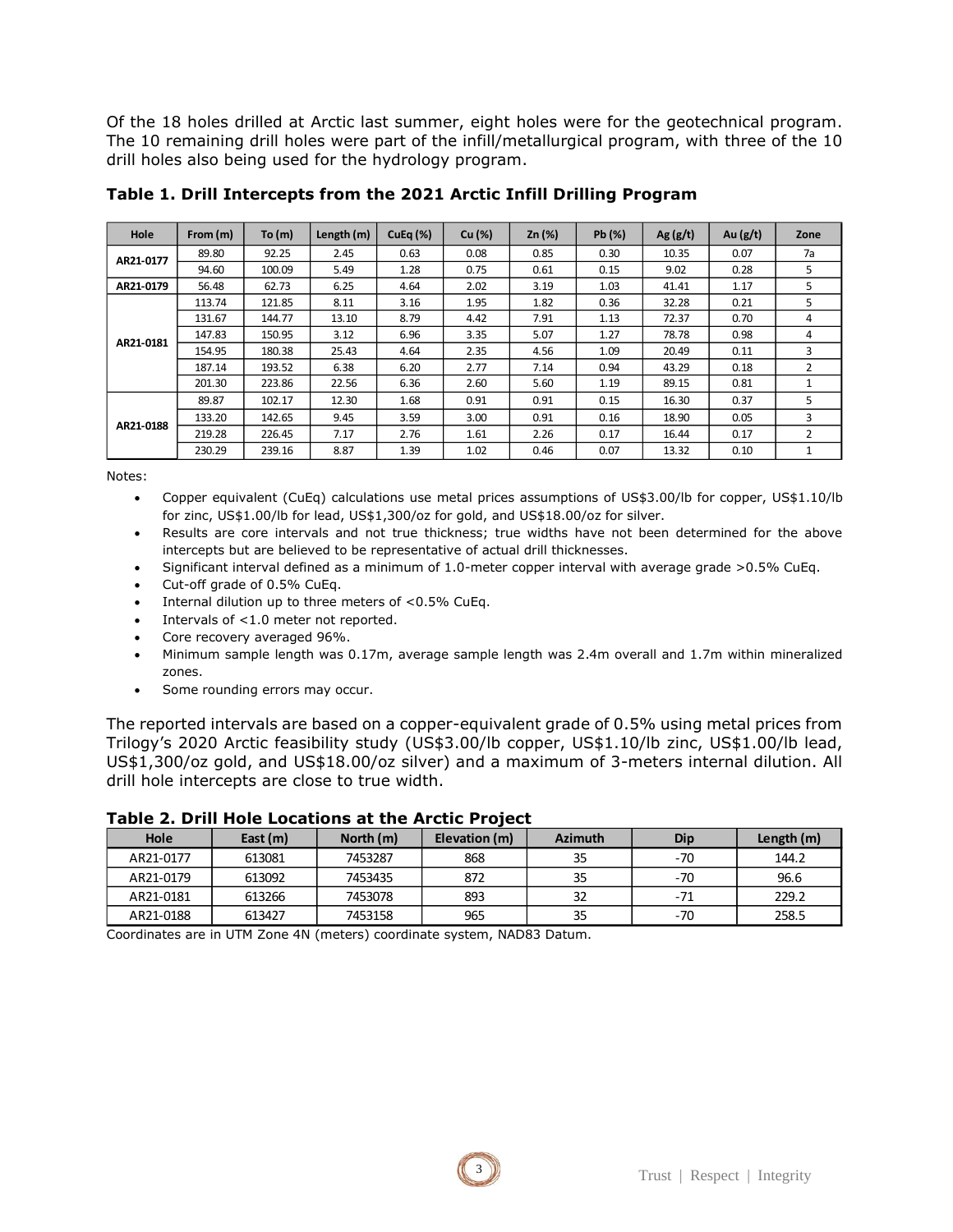

**Figure 1. Location of Drill Holes from the Arctic Infill Drilling Program** 

Drill holes AR21-0177, AR21-0179, and AR21-0181 which are sized PQ3 (83 mm diameter), were designed to provided metallurgical test material as well as upgrade confidence in the resource model.

AR21-0188 which is sized HQ3 (61 mm diameter), was designed to provided metallurgical test material, upgrade confidence in the resource model and allow for hydrology monitoring instruments to be installed down hole.

Cross sections showing the drill holes AR21-0179 and AR21-0181 can be seen in **Figures 2** and **3** below.

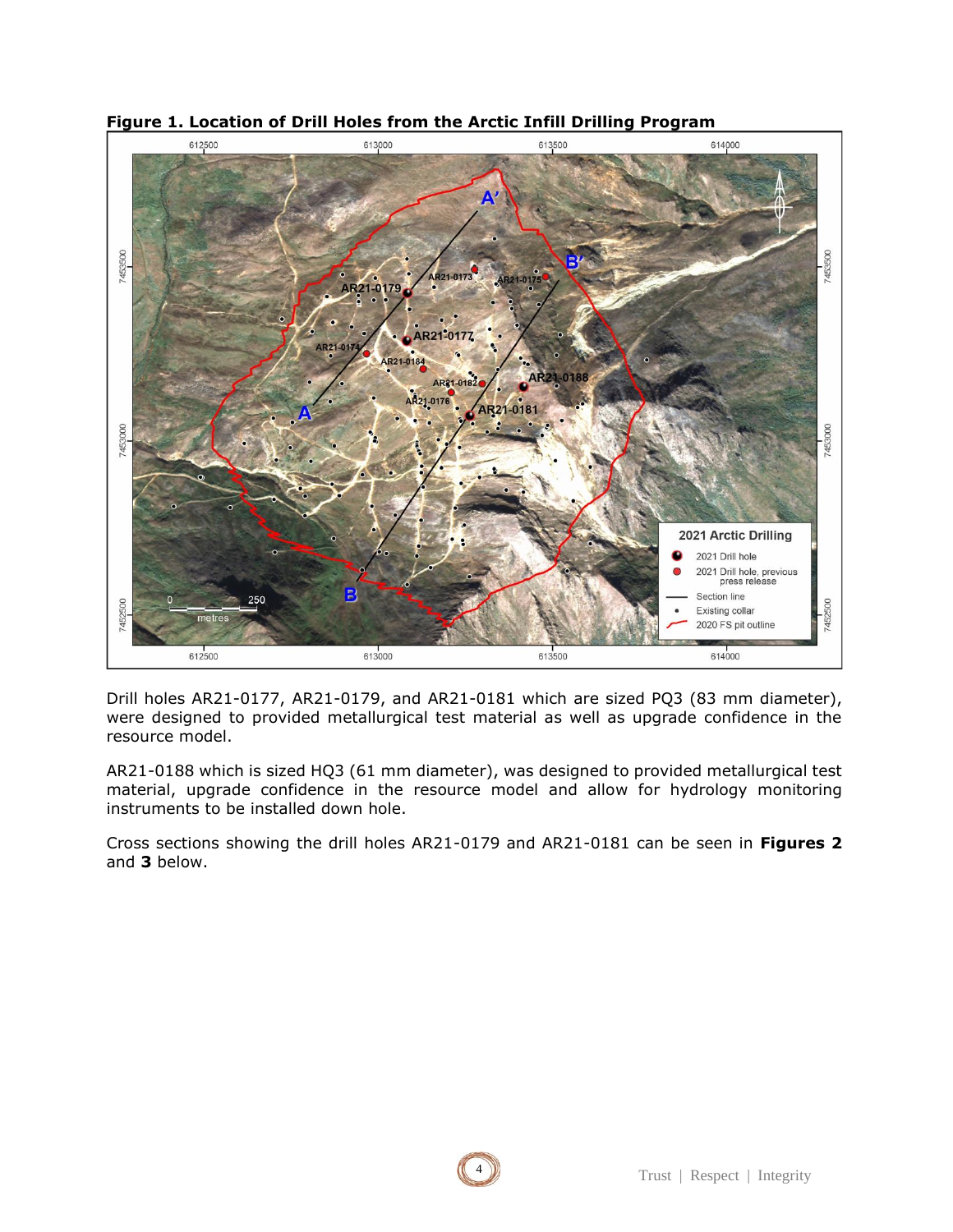





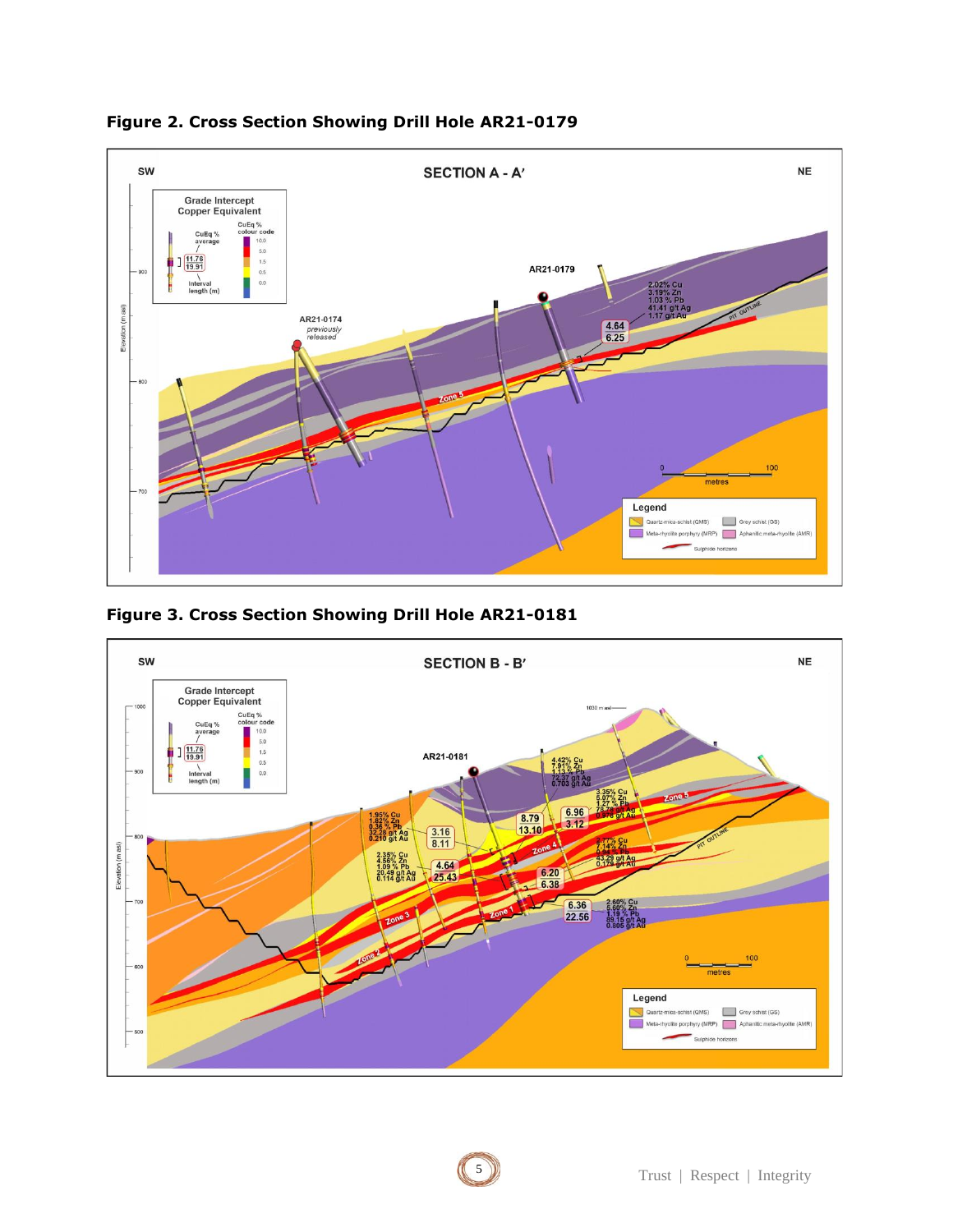At hole AR21-0177, mineralization within Zone 7a consists of 3% pyrite, 0.5% chalcopyrite and 1% sphalerite. Zone 5 consists of 3% to 40% pyrite, 0.1% to 5% chalcopyrite, 0.1% to 1% galena, and 0.1% to 7% sphalerite.

Within hole AR21-0179, mineralization in Zone 5 consists of 0.1% to 40% pyrite, 0.1% to 15% chalcopyrite and up to 35% sphalerite.

At hole AR21-0181, mineralization within Zone 5 consists of 1% to 12% pyrite, 1% to 20% chalcopyrite and trace-1% pyrrhotite. Zone 4 consists of 0.1% to 25% pyrite, 0.1% to 35% chalcopyrite and trace-30% sphalerite. Zone 3 consists of 0.1% to 25% pyrite, 0.1% to 40% chalcopyrite and trace-30% sphalerite with patches of trace pyrrhotite. Zone 2 consists of 0.1% to 40% pyrite, 0.1% to 35% chalcopyrite and up to 30% sphalerite. Zone 1 consists of up to 50% pyrite, 3% to 80% chalcopyrite and up to 40% sphalerite with patches of trace galena.

Within hole AR21-0188, mineralization in Zone 5 consists of 0.25% to 35% pyrite, 0.1% to 7% chalcopyrite, up to 0.5% sphalerite and patches of trace pyrrhotite. Zone 3 consists of 0.1% to 20% pyrite, up to 35% chalcopyrite and up to 1% sphalerite. Zone 2 consists of 0.1% to 35% pyrite, up to 10% chalcopyrite, up to 20% sphalerite, patches of galena and patches of up to 4% pyrrhotite. Zone 1 consists of 0.5% to 30% pyrite, up to 10% chalcopyrite, up to 25% sphalerite, and patches of trace pyrrhotite.

All percentages of sulphide mineralization are based off the visual estimations in the core.

Within the Arctic deposit, mineralization occurs as stratiform semi-massive sulphide to massive sulphide beds within primarily chlorite schists and fine-grained quartz schists. The sulphide beds average 4 meters in thickness but vary from less than 1 meter up to as much as 20 meters in thickness.

## **QA/QC Program**

The drilling program, sampling and assaying protocol, and data verification were managed by qualified persons (QPs) employed by Ambler Metals. The diamond drill holes were completed using PQ3 or HQ3 diameter core, and recoveries averaged 95%. Drill core was cut lengthwise into halves using a diamond saw, with one-half used to construct composites for metallurgical testing and one-half cut lengthwise to provide quarter core for sampling. The remainder of the core was retained in core trays and archived at site.

Samples were collected through mineralized zones using a 0.17 m minimum length and 2.5 m maximum length; average sample length is 1.70 m. Weights of the drill core samples range from 0.64 to 17.91 kg, depending on the size of core, rock type, and recovery.

Each core sample was placed into a bag with a numbered tag and quality control samples were inserted between core samples using the same numbering sequence. Then, samples were grouped into batches for shipping and laboratory submissions. Each batch of 20 samples contains three quality control (QC) samples that comprise one certified reference material (CRM), one core blank (BLK), and one core or crushed duplicate (DUP). Chain-of-custody records are maintained for sample shipments and the custody is transferred from Ambler Metals' expeditor to the laboratory upon delivery.

Samples were shipped initially to ALS Minerals' laboratory in Fairbanks, Alaska, USA, then on to ALS Minerals' laboratory in Hermosillo, Mexico, for sample preparation. ALS Minerals Fairbanks and Hermosillo are satellite sample preparation facilities accredited under ALS Minerals. After preparation at ALS Minerals Hermosillo, split pulp samples were shipped to ALS Minerals in North Vancouver, B.C., Canada, for assaying. ALS Minerals North Vancouver is an

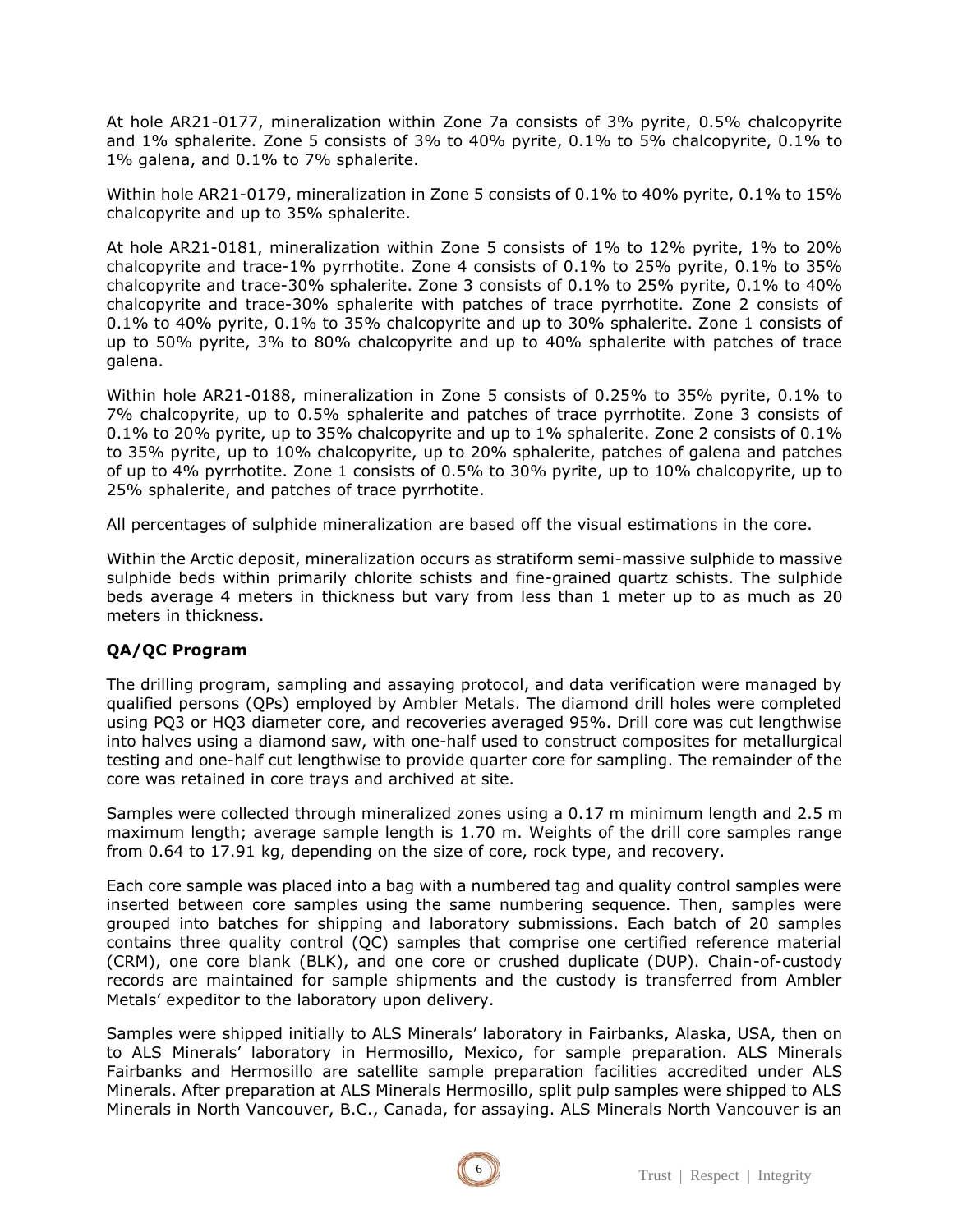independent laboratory certified under ISO 9001:2008 and accredited under ISO/IEC 17025:2005 by the Standards Council of Canada. ALS Minerals includes its own internal quality control samples comprising certified reference materials, blanks, and pulp duplicates.

Drill core samples were weighed (WEI-21), dried if excessively wet (DRY-21), coarse jaw crushed to 70% passing 6 mm (CRU-21), fine jaw crushed to 70% passing 2 mm (CRU-31), riffle split to 250 g subsamples (SPL-21) and pulverized to 85% passing 75 μm (PUL-31). Crushed duplicates were created by riffle splitting crushed samples into two parts.

Gold analyses were completed using a 30 g lead fire assay and AAS finish (Au-AA23). Multielement analyses for 48 elements were completed using a geochemical four-acid digestion and ICP-ES/MS finish (ME-MS61). Over-range assays for silver, copper, zinc and sulfur were completed using an ore grade four-acid digestion and ICP-ES finish (ME-OG62). Additional analyses were completed for barium and mercury.

Gold, silver, copper, lead and zinc assays for QC samples were reviewed to ensure that CRMs are within tolerance limits specified on supplier certificates, BLKs are below acceptable thresholds, and DUPs display statistical patterns normally expected for sample types, methods, and elements. CRMs that returned assays outside of tolerance limits and BLKs with assays above thresholds were deemed to have failed. Sample batches containing failed QC samples were re-assayed to ensure that the QC samples returned acceptable results before release. All QC monitoring data are reviewed and signed off by an independent QA/QC geologist.

There is no known relationship between core sample recoveries and assay grades. Ambler Metals will submit 5% of the assay intervals from prospective lithologies to a laboratory independent of ALS Minerals for check assaying.

#### **Qualified Person**

Richard Gosse, P.Geo., Vice President, Exploration for Trilogy, is a Qualified Person as defined by National Instrument 43-101. Mr. Gosse has reviewed the scientific and technical information in this news release and approves the disclosure contained herein.

#### **About Trilogy Metals**

Trilogy Metals Inc. is a metal exploration and development company which holds a 50 percent interest in Ambler Metals LLC which has a 100 percent interest in the Upper Kobuk Mineral Projects ("UKMP") in Northwestern Alaska. On December 19, 2019, South32, a globally diversified mining and metals company, exercised its option to form a 50/50 joint venture with Trilogy. The UKMP is located within the Ambler Mining District which is one of the richest and most-prospective known copper-dominant districts in the world. It hosts world-class polymetallic volcanogenic massive sulphide ("VMS") deposits that contain copper, zinc, lead, gold and silver, and carbonate replacement deposits which have been found to host high-grade copper and cobalt mineralization. Exploration efforts have been focused on two deposits in the Ambler Mining District – the Arctic VMS deposit and the Bornite carbonate replacement deposit. Both deposits are located within a land package that spans approximately 181,387 hectares. Ambler Metals has an agreement with NANA Regional Corporation, Inc., an Alaska Native Corporation that provides a framework for the exploration and potential development of the Ambler Mining District in cooperation with local communities. Trilogy's vision is to develop the Ambler Mining District into a premier North American copper producer.